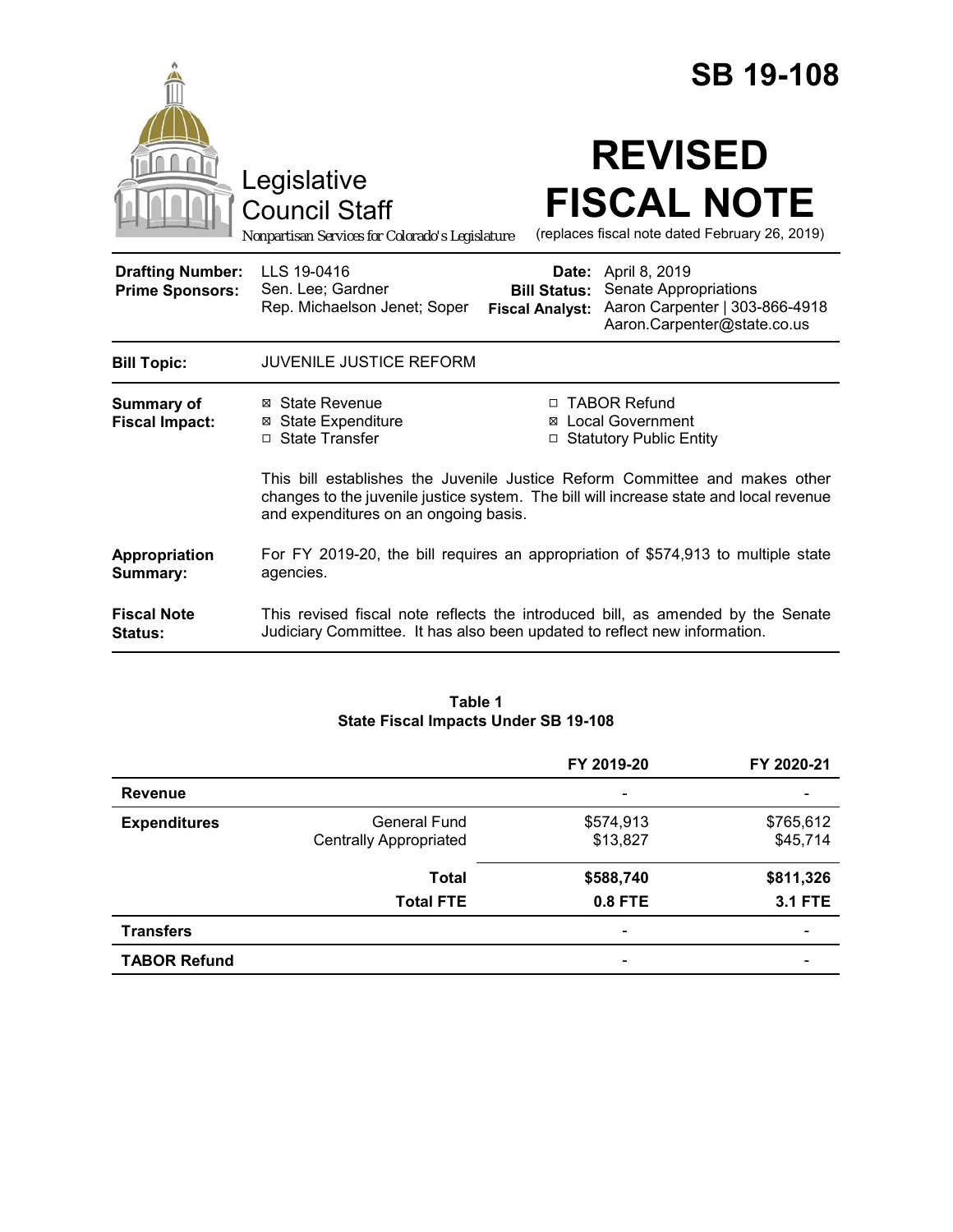# **Summary of Legislation**

This bill makes several changes to the juvenile justice system. The Juvenile Justice Reform Committee is created to develop a variety of screening and assessment tools that will be used to determine the placement of youths, services provided, eligibility for diversion, and other matters in the juvenile justice system. The bill also requires that a statewide system of graduated responses and incentives for juvenile parole violations and standards for juvenile probation supervision be established. Specific changes in the bill are discussed in more detail below.

**Juvenile Justice Reform Committee.** The bill creates the 26-member Juvenile Justice Reform Committee (JJRC), which includes the following members:

- the Governor or his designee:
- 4 members of the General Assembly;
- 2 judges or magistrates appointed by the Chief Justice of the Colorado Supreme Court;
- the director of the Division of Youth Services (DYS) in the Department of Human Services (DHS);
- the director of the Commission of Criminal and Juvenile Justice (CCJJ);
- the executive director of the DHS;
- the state court administrator:
- 12 other members appointed by the Governor representing various constituencies within the juvenile justice system; and
- 3 persons who oversee juvenile probation, appointed by the Chief Justice of the Colorado Supreme Court.

The committee must begin meeting by June 30, 2019, and its duties include adopting a risk and needs assessment tool; selecting a mental health screening tool; selecting a risk screening tool for the juvenile diversion program; selecting a vendor to train participants in using these screening tools; establishing common policies for data collection; establishing criteria for probation conditions; and making recommendations for changing any rules, policies, or laws. The three assessments and tools to be selected by the JJRC are described below. The committee is scheduled to be repealed on September 1, 2022, after a sunset review.

- *• Risk and needs assessment tool.*The risk and needs assessment tool is for use by the courts, the DYS, and juvenile probation departments when making decisions concerning commitment to a DYS facility, supervision level, case and reentry plans, placement in residential or treatment facility, and conditions of probation and parole. The JJRC must select a tool and calculate the cost of collecting and reporting the data required and report that cost to the Office of State Planning and Budgeting by September 1, 2019.
- *Mental health screening tool.*The mental health screening tool is a short, validated screening tool for identifying youths who may have mental health needs, whether a full mental health evaluation is required, and if additional mental health services are necessary. The tool must be used in the courts, the pre-adjudication services program in the DYS, and the juvenile diversion program in the Department of Public Safety (DPS) to determine the need for drug testing and other mental health services. The tool may be one already in use by the state.
- *Diversion risk assessment.* The diversion risk assessment tool is a tool for identifying a juvenile's risk of re-offending and eligibility to participate in a diversion program. The tool must be used by district attorneys when a juvenile is referred to a diversion program operated by the DPS. The tool will inform the eligibility of the juvenile in the program, the level of supervision necessary, the length of supervision, and whether any other services are warranted.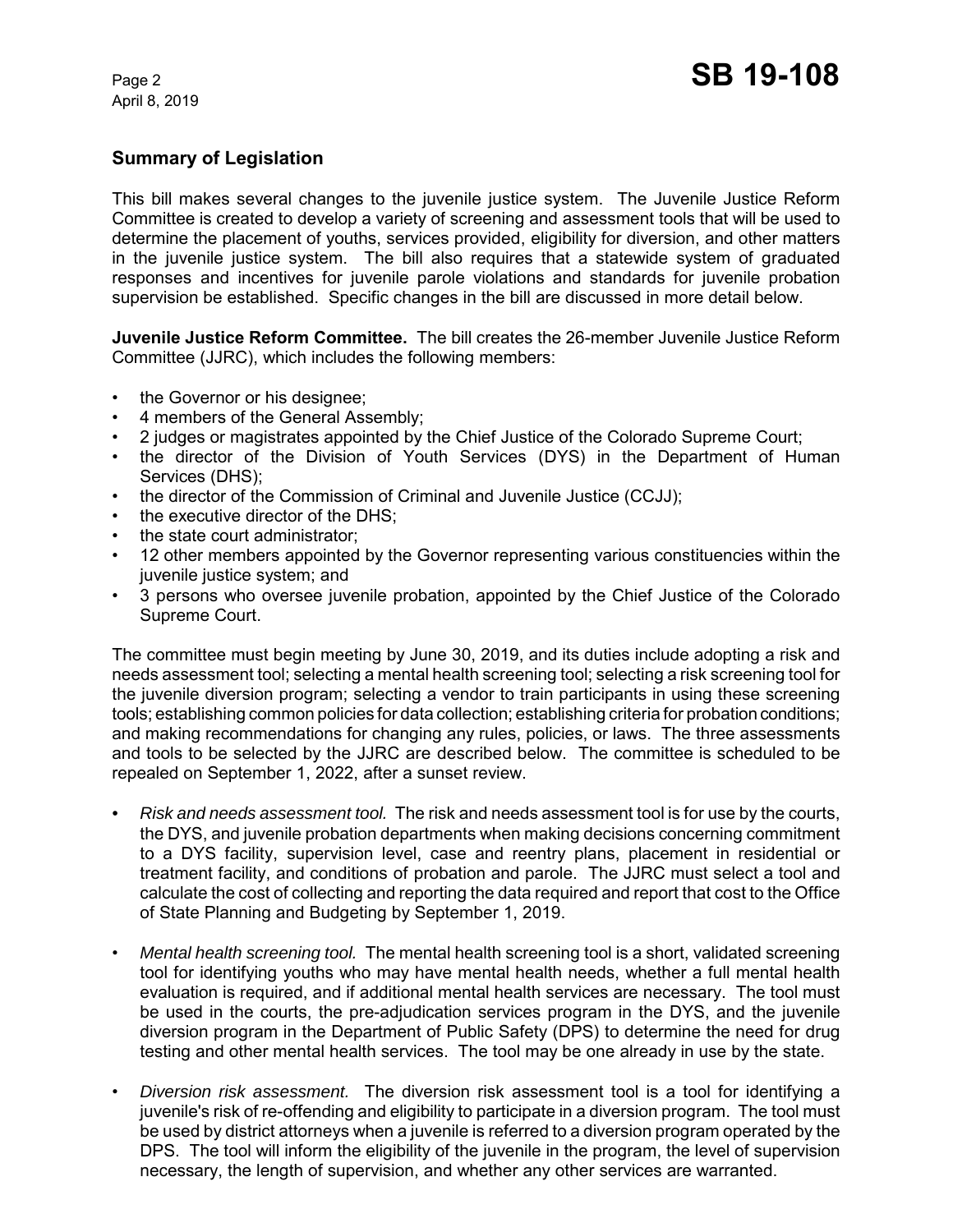**Length-of-stay matrix**. The DHS, in consultation with the JJRC, must develop a length-of-stay matrix for determining when juveniles are eligible to be released from the custody of the DYS by January 1, 2021. The matrix must be based on a number of different factors including the risk of re-offending, as determined by the risk and needs assessment tool.

**Detention screening tool.** By January 1, 2021, the bill requires the existing Working Group for Criteria for the Placement of Juvenile Offenders to develop or adopt a research-based detention screening tool and adds additional members to the working group. The detention screening tool must be used by the DYS to determine if a juvenile should be placed in detention or in an alternative sentencing placement. The working group must also create a plan to train screening teams on how to use the instrument and develop a plan on how DYS will collect and report data to the General Assembly on the use of detention.

**Detention and alternative sentencing.** After two years, the working group must review data collected on the use of alternative sentences, and make adjustments to the formula used to allocate funding for alternative sentencing programs to each judicial district. The working group must also develop an affidavit, by January 1, 2021, for use by parents or guardians to advise parents on certain information concerning detention or alternative sentencing and that collects certain information from these relatives.

**Juvenile Diversion Program.** Under current law, the CCJJ can contract with a governmental or non-governmental agency to administer the Juvenile Diversion Program within the DPS. This bill requires the CCJJ to allocate money for the purposes of juvenile diversion in each judicial district and may contract with governmental and non-governmental agencies to operate local diversion programs. The CCJJ must establish a formula to allocate money to each judicial district, establish data collection requirements, provide technical assistance to administering agencies, and provide reports on local programs to the General Assembly. The bill also requires district attorneys to use the diversion risk assessment tool, selected by the JJRC, to determine if a juvenile is eligible for diversion.

**Juvenile probation.** The bill makes a number of changes to juvenile probation. First, the bill requires that any probation condition be customized to each juvenile and removes certain minimum standards for probation prohibitions, such as no consumption of alcohol or controlled substances without a prescription and the requirement that a juvenile attend school. In addition, the court must consider the results of the risk and needs assessment tool when deciding on additional conditions of probation. Before January 1, 2021, the state court administrator must establish rules to develop a statewide system of structured community-based graduated responses, which is an accountability-based series of sanctions and incentives designed to respond to a juvenile's violation of probation and to guide probation officers in determining how best to motivate changes to a juvenile's behavior. If there is a violation of probation, the probation officer must report the violation only with approval from the chief probation officer and after the graduated responses were followed. The bill also requires the probation officer to issue a summons to the juvenile when there is a probation violation, rather than a warrant.

**Detention hearings.** The bill restricts the ability of the courts to remove a juvenile from the custody of a parent unless the detention screening tool is used and specified findings are made. The bill also limits which juveniles may be placed in detention.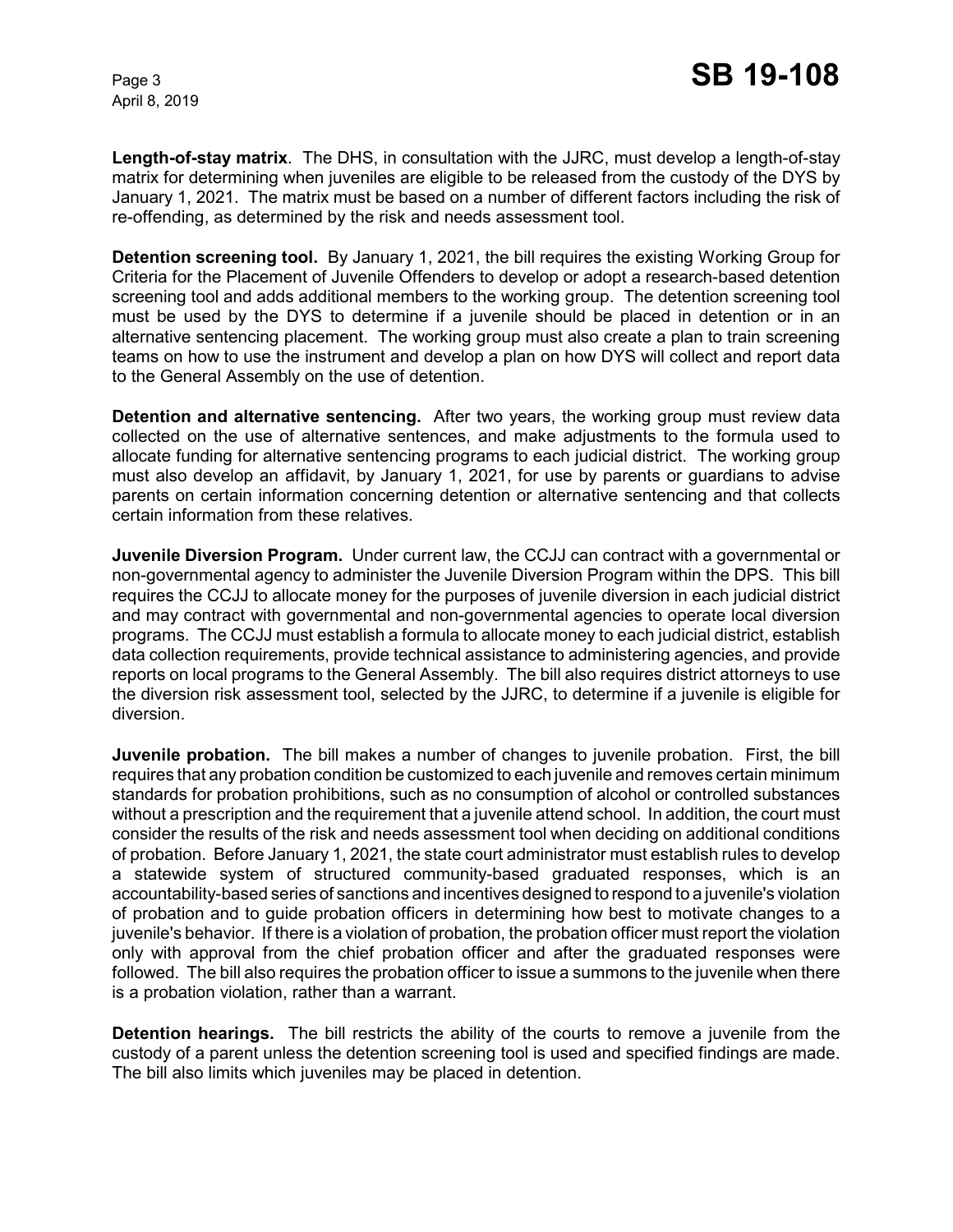# **Data and Assumptions**

The fiscal note makes the following assumptions:

- **JJRC committee.**The JJRC will meet as a full committee four times per year. The committee will establish six subcommittees to study various issues as required by the bill. Members of the General Assembly will only serve on the full committee.
- **Vendor selection.**In July 2020, the JJRC will select a vendor to identify, adopt, and conduct training on the various tools.
- **Tool selection.**In September 2019, the JJRC will select the risk and needs assessment tool. In January 2021, the mental health screening tool, the diversion risk assessment tool, and the detention screening instrument will be selected and work will begin to incorporate these tools and begin reporting.
- **Response standards and rules.**In January 2021, the state court administrator will establish graduated response standards for juvenile probation and rules for probation officers, and will begin incorporating these changes.
- **Juvenile diversion expansion.** Currently, there are 18 juvenile diversion programs in 15 judicial districts serving about 1,400 youths in the state. According to a 2016 survey by the Council of State Governments, there may be up to 2,900 total juveniles statewide who could qualify for the diversion program. The fiscal note assumes that 1,496 juveniles in 7 judicial districts will be served by the juvenile diversion expansion.

#### **State Revenue**

To the extent that the bill results in more youths sentenced to probation, rather than committed to the custody of the DYS, revenue from probation fees to the Judical Department will increase. Because it is not known how many cases will be affected by the bill, the revenue increase has not been estimated. Probation fees are subject to the state's TABOR limit.

## **State Expenditures**

The bill increases state expenditures by \$588,740 and 0.8 FTE in FY 2019-20, and \$811,326 and 3.1 FTE in FY 2020-21. These costs, which are paid from the General Fund, are in the Judicial Department, the DHS, the DPS, and the Legislative Department. These impacts are summarized in Table 2 and discussed below. In addition to these costs, the DHS and the Judicial Department will have additional IT-related costs in FY 2020-21 that will depend on the exact tools selected by the JJRC and that will be addressed through the annual budget process. While not included in the fiscal note estimate, these costs are preliminarily estimated at approximately \$5.3 million.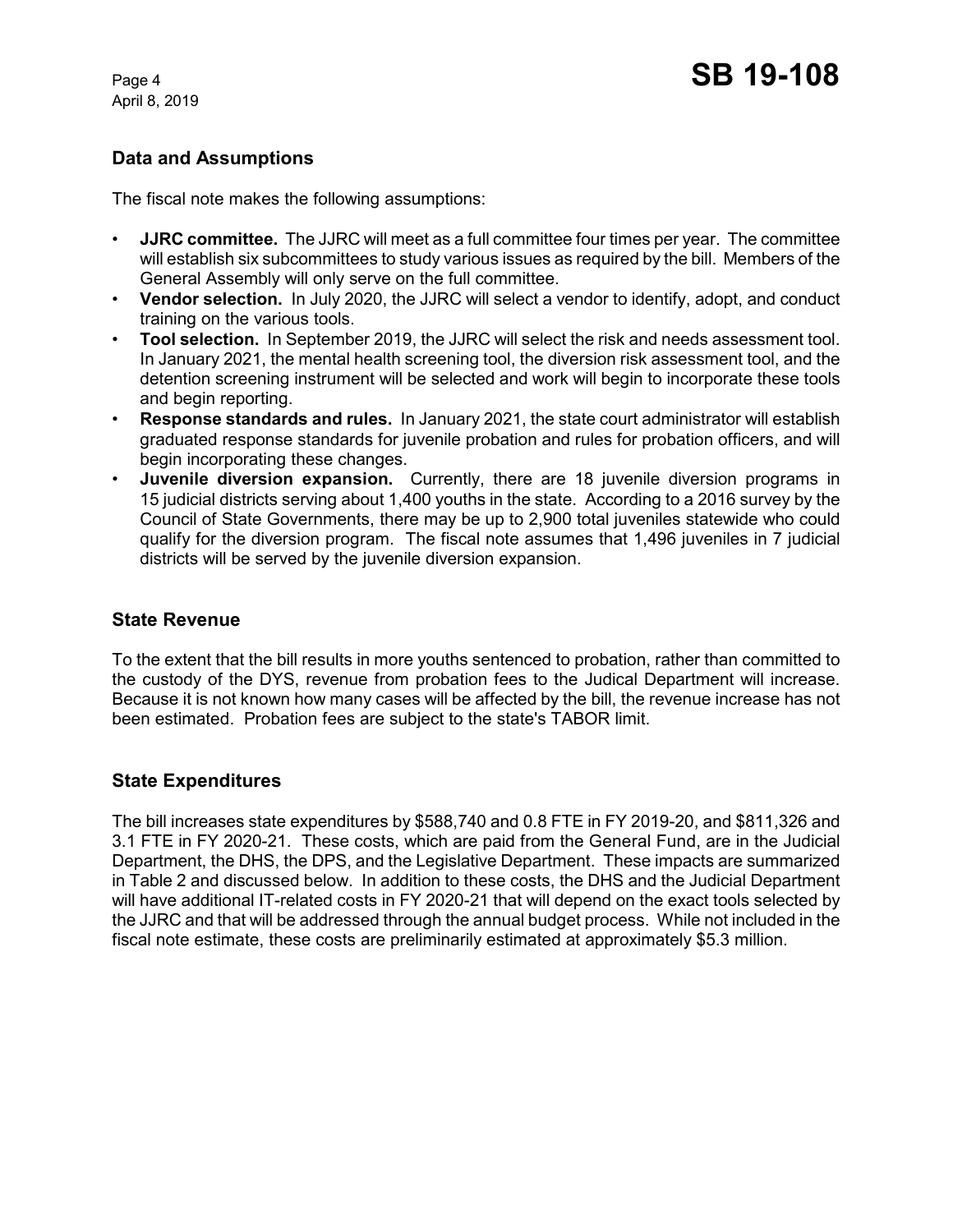**Table 2 Expenditures Under SB 19-108**

| <b>Cost Components</b>                             | FY 2019-20     | FY 2020-21     |
|----------------------------------------------------|----------------|----------------|
| <b>Judicial Department</b>                         |                |                |
| <b>Personal Services</b>                           | \$63,040       | \$61,129       |
| <b>Operating Expenses and Capital Outlay Costs</b> | \$5,558        | \$760          |
| Centrally Appropriated Costs*                      | \$13,629       | \$13,455       |
| FTE - Personal Services                            | 0.8 FTE        | 0.8 FTE        |
| <b>Judicial Department (Subtotal)</b>              | \$82,227       | \$75,344       |
| <b>Department of Human Services</b>                |                |                |
| <b>Personal Services</b>                           |                | \$129,187      |
| <b>Operating Expenses and Capital Outlay Costs</b> |                | \$16,484       |
| Assessment Tools Development and Licensing         | \$500,000      | \$305,000      |
| <b>JJRC Implementation Vendor</b>                  |                | \$100,000      |
| Data and Reporting Requirements                    |                | \$148,000      |
| Centrally Appropriated Costs*                      |                | \$32,101       |
| FTE - Personal Services                            |                | 2.3 FTE        |
| <b>DHS (Subtotal)</b>                              | \$500,000      | \$730,772      |
| <b>Legislative Department</b>                      |                |                |
| Per Diem                                           | \$2,215        | \$1,772        |
| <b>Travel Cost</b>                                 | \$4,100        | \$3,280        |
| Centrally Appropriated Costs*                      | \$198          | \$158          |
| <b>Legislative Department (Subtotal)</b>           | \$6,513        | \$5,210        |
| <b>Total</b>                                       | \$588,740      | \$811,326      |
| <b>Total FTE</b>                                   | <b>0.8 FTE</b> | <b>3.1 FTE</b> |

*\* Centrally appropriated costs are not included in the bill's appropriation.*

**Judicial Department.** The bill increases expenditures in the Judicial Department by \$82,227 and 0.8 FTE in FY 2019-20, and \$75,344 and 0.8 FTE in FY 2020-21. The bill will also increase workload for the department beginning in FY 2018-19. These impacts are discussed below.

*Personal services.* Starting in FY 2019-20, the department will need 0.8 FTE for a policy analyst to participate and advise the various committees referenced in this bill. FY 2019-20 costs reflect the General Fund paydate shift. Staff costs also include standard operating and capital outlay expenses.

*Information technology costs.* Starting in FY 2020-21, costs may increase in the Judicial Department to update software systems to work with the new assessment tools and to report data that is selected by the JJRC. Because the exact cost to update IT systems will depend on which tools are selected, the fiscal note assumes that the department will request funding through the annual budget process. Preliminarily, and for informational purposes only, IT cost of \$1.1 million may be incurred in FY 2020-21, assuming 4,840 hours of total work at a rate of \$106 for a software engineer and \$120 per hour for a business analyst.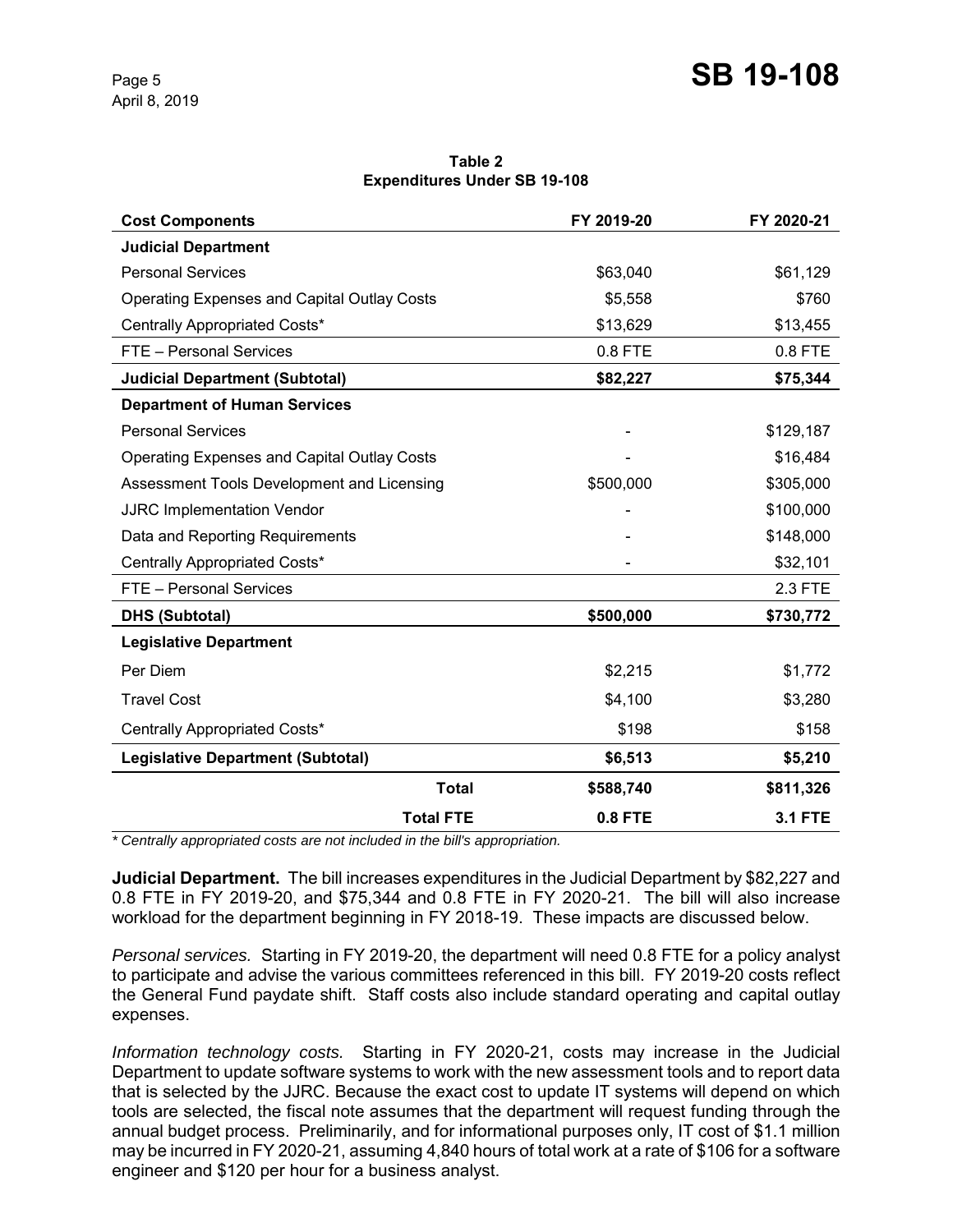*Other evaluation, planning, and future costs.* Costs and workload in the Judicial Department will increase in future years to conduct mental health evaluations, complete case plans on all minimum risk juveniles on probation, and provide diversion treatment and services. In addition, more probation FTE may be required to provide more assessments to juveniles on probation. Because it is unknown what assessments will be required by the JJRC, the fiscal note assumes the department will request funding through the annual budget process, once more guidelines have been provided.

*Trial courts.* Starting in the current FY 2018-19, to the extent the bill leads to increased workload for the courts to make additional findings, workload will increase. Workload may also decrease if more juveniles are placed in diversion programs. Overall, any change in workload is expected to be minimal.

*Independent judicial agencies.* Starting in the current FY 2018-19, workload will increase to the Office of the Public Defender, the Alternative Defense Counsel, and the Office of the Child Representative to provide training for staff, contract attorneys, and guardians ad litem on the changes created under this bill. The fiscal note assumes that the increase in workload can be accomplished within existing appropriations.

**Department of Human Services.** The bill will increase costs in the DHS by \$500,000 in FY 2019-20, and \$730,772 and 2.3 FTE in FY 2020-21.

*Assessment tools development and licensing.* The bill will increase costs by \$500,000 in FY 2019-20 and \$305,000 in FY 2020-21 in order to develop and obtain licenses for the various assessment tools outlined in the bill. For FY 2019-20, it is estimated that \$500,000 is needed for the JJRC to purchase and license a risk and needs assessment tool, contract with a consultant to adopt the tool for use in the state, and to implement the tool statewide. For FY 2020-21, it is estimated that \$180,000 is needed to license a mental health assessment tool and to incorporate it into the DYS web application for juvenile intake, and \$125,000 is needed to hire a consultant and license a new detention screening tool.

*JJRC implementation vendor.* In FY 2020-21 only, the DHS requires \$100,000 to contract with a vendor that will provide expertise on tool selection and implementation, as required by the bill.

*Personal services.* Starting in FY 2020-21, the DHS requires 2.3 FTE to coordinate with other agencies on data collection and analysis and work on the various reports required by the bill. Staff costs include operating and capital outlay costs and are prorated in FY 2020-21 to reflect the General Fund paydate shift.

*Data and reporting requirements***.** The bill increases costs by \$148,000 in FY 2020-21 only, to collect and create data for the analysis and reporting required by the bill.These costs are based on similar reporting for other existing reports and are reappropriated to the Office of Information and Technology (OIT).

*Assessment tool integration and maintenance.* Beginning in FY 2021-22, costs in the Office of Information Technology will increase to integrate each of the assessment tools with other systems in the DYS. The fiscal note assumes that OIT will request funding through the annual budget process once more guidance has been provided by the JJRC. For informational purposes, the fiscal note estimates that these costs will be \$4.2 million for initial development and \$648,584 for ongoing maintenance in outyears. This estimate is based on 28,568 hours of contract work at various rates between \$120 to \$165 per hour. These costs are paid using funds reappropriated from the DHS.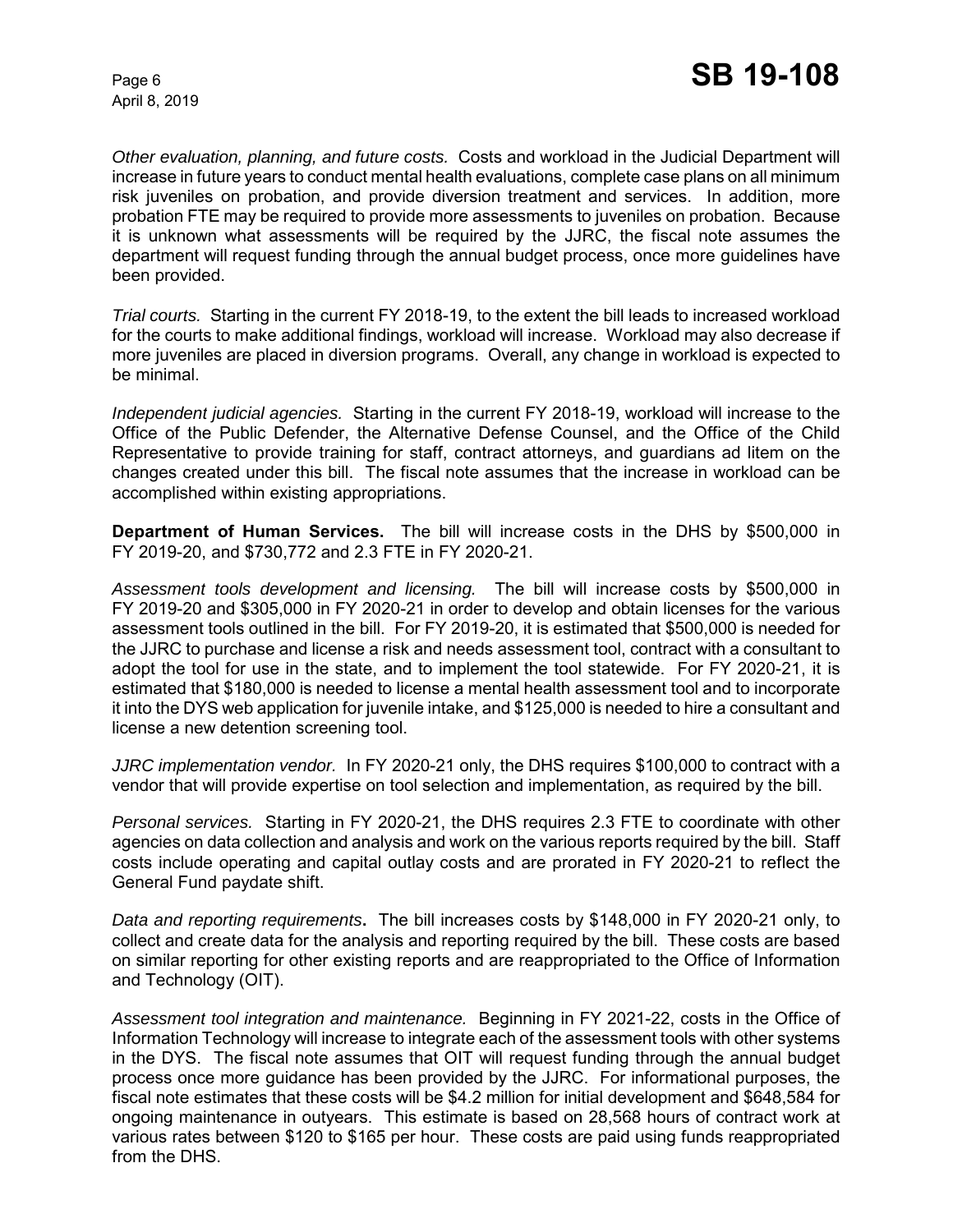**Department of Public Safety.** The bill will increase expenditures in the DPS by \$1.7 million and 0.6 FTE in FY 2019-20 and \$1.8 million and 1.5 FTE in FY 2020-21, as described below. These costs are included in Senate Bill 19-207; therefore, no appropriation is required.

*Personal services.* Starting in FY 2019-20, the DPS requires 0.6 FTE for staff to administer grants to local diversion programs in additional judicial districts. In FY 2020-21, an additional 1.0 FTE is needed for staff to evaluate the diversion risk assessment tool and to assist diversion programs in using the tool. Staffing costs include operating and capital outlay costs. The General Fund paydate shift applies to all positions in their initial year.

*Diversion program expansion.* Starting in FY 2019-20, costs for the diversion program will increase by \$1.5 million to expand the program. The cost increase is estimated on a per capita basis using current program costs. The DPS will allocate the money for use in each judicial district.

*Training and technical assistance.* The bill will increase costs by \$32,096 per year, starting in FY 2019-20, to provide annual training to district attorneys and new program staff as well as provide on-site technical assistance for the diversion program. These costs are based on current costs for the CCJJ.

*Evaluation.* The bill will increase costs by \$113,000 per year starting in FY 2019-20 in order to contract with a vendor and provide an evaluation of each diversion program across the state. This cost is based on expanding the current evaluation to additional judicial districts.

**Legislative Department.** The bill will increase costs to the Legislative Department by \$6,513 in FY 2019-20 and \$5,210 in FY 2020-21 to reimburse legislators for per diem and expenses related to their service on the JJRC. This analysis assumes that members will serve only on the full committee, which will meet one time in the current FY 2018-19, and four times per year in FY 2019-20 and future years. It is assumed that FY 2018-19 per diem costs will be incurred in FY 2019-20.

**Centrally appropriated costs.** Pursuant to a Joint Budget Committee policy, certain costs associated with this bill are addressed through the annual budget process and centrally appropriated in the Long Bill or supplemental appropriations bills, rather than in this bill. These costs, which include employee insurance, supplemental employee retirement payments, and leased space in some cases, are estimated to be \$13,827 in FY 2019-20 and by \$45,714 in FY 2020-21.

#### **Local Government**

This bill increases costs and workload to local government entities as described below.

**District attorneys.** The bill will increase costs and workload to district attorney offices throughout the state. It is estimated that 0.8 FTE is needed statewide for an assistant district attorney staff to serve on the various boards required by the bill, estimated to cost approximately \$100,000. In addition, costs will increase for district attorney offices to operate diversion programs, use the diversion risk assessment tool and mental health screening tool, and to collect data as required by the bill. It is estimated that costs for a district attorney's office to operate a diversion program could range between \$60,000 and \$1.5 million, depending on the number of programs in the judicial district and the number of participants. The Colorado District Attorney Council will also need to conduct trainings in each judicial district at an estimated cost of \$3,000. Finally, workload and costs will increase to the extent there are longer hearings due to the higher standard to send a juvenile to detention and for the court to consider the results of the mental health screening tool.